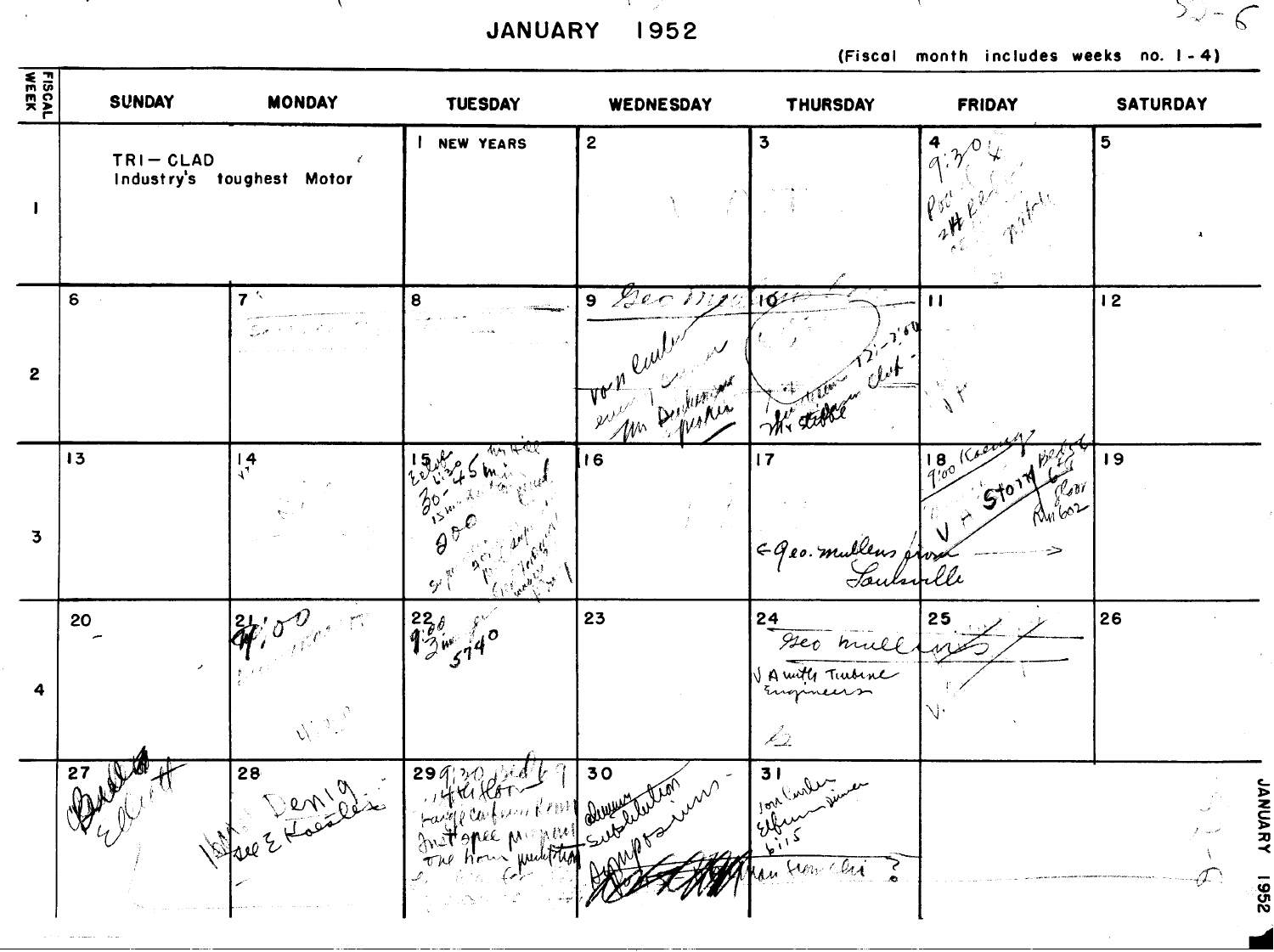**FEBRUARY 1952** 

 $\mathbf{X} = \mathbf{X} \times \mathbf{X}$  , where  $\mathbf{X} = \mathbf{X} \times \mathbf{X}$  , where  $\mathbf{X} = \mathbf{X} \times \mathbf{X}$ 

**Contract Contract** 

 $\mathcal{A}^{\pm}$ 

**(Fiscal month includes weeks no. 5** - **8)** 

**CONTRACTOR** 

| FISCAL<br>WEEK          | <b>SUNDAY</b> | <b>MONDAY</b>                                                     | <b>TUESDAY</b>                           | WEDNESDAY | THURSDAY                                                          | <b>FRIDAY</b>                         | <b>SATURDAY</b>     |
|-------------------------|---------------|-------------------------------------------------------------------|------------------------------------------|-----------|-------------------------------------------------------------------|---------------------------------------|---------------------|
| 5 <sub>5</sub>          |               | $G.E.$ - Industry's Headquarters<br>for Adjustable - speed Drives |                                          |           |                                                                   |                                       | $\overline{2}$      |
| 6                       | $\mathbf{3}$  | $4VH + W42$<br>$\omega$ , $\varphi$<br>men?                       | 5                                        | 6<br>W٠   | tories . 16<br>$f^{\circ}$                                        | 8                                     | $\mathbf{9}$        |
| $\overline{\mathbf{7}}$ | 10            | $\mathbf{H}$<br>$q$ :<br>$\mathcal{Q}$<br>Bea                     | 12                                       | G o       | 4                                                                 | 15                                    | 16                  |
| 8                       | $\mathbf{17}$ | 18<br>$\sum_{i=1}^{n} 0$<br>ै ॥ ।<br>़्<br>$\mathsf{S}_i^\lambda$ | 19                                       | 20        | 21<br>イレ<br>The flow T<br>$\mathbf{v}^{\mathbf{v}^{\mathcal{J}}}$ | WASHINGTON'S<br>22<br><b>BIRTHDAY</b> | 23                  |
|                         | 24            | 25<br>20                                                          | 26<br>a post<br>Debrois<br><b>TATION</b> | 27        | 28                                                                | 29<br>$\mathcal{N}$<br>Bld minister   | 곪<br>BRUARY<br>7961 |

-- 11 - 11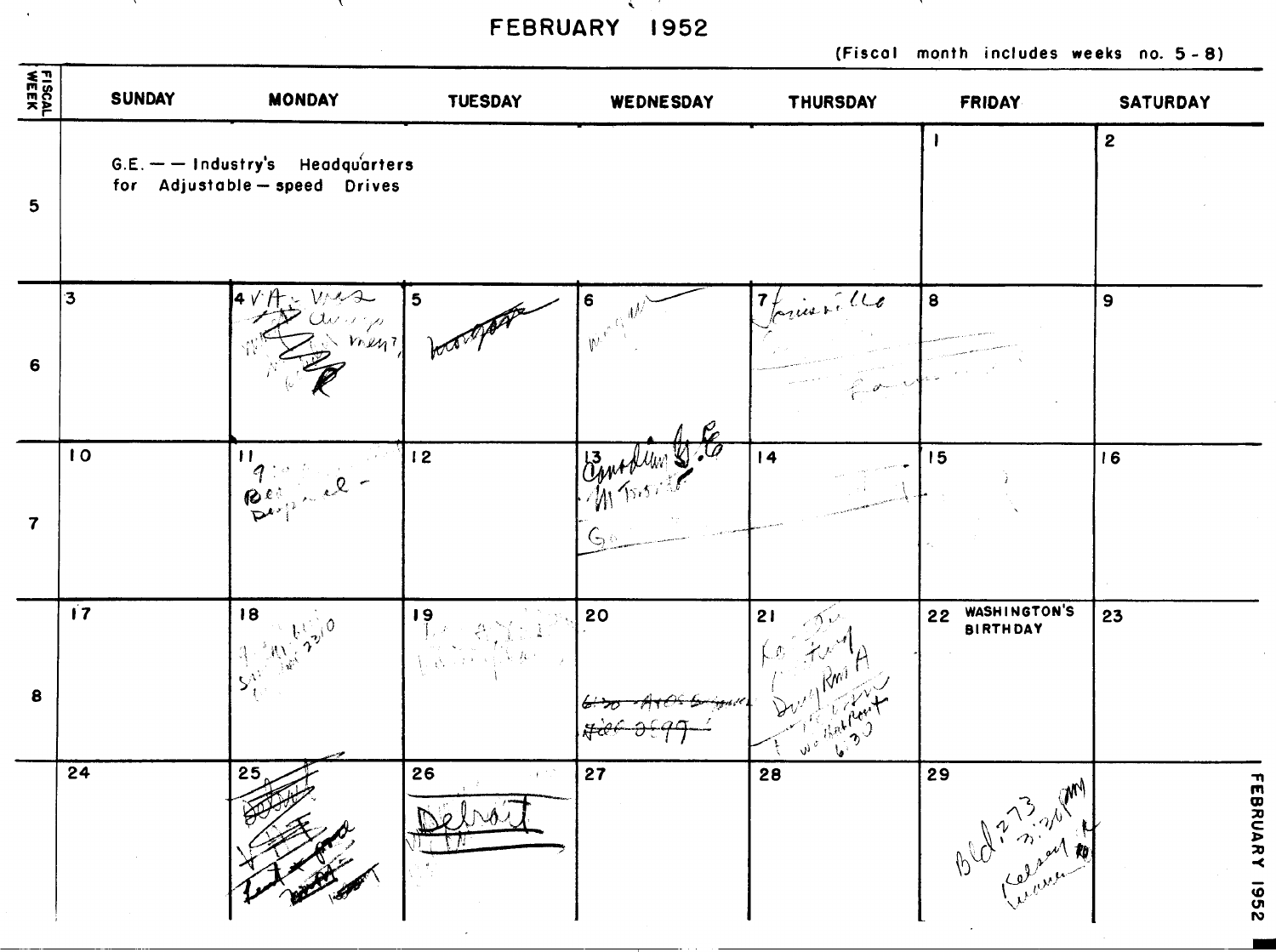**MARCH 1952** 

**Contract** 

 $\pm$  $\overline{\mathcal{L}}$  **(Fiscal month includes weeks no. 9- 13)** 

 $\lambda$ 

| FISCAL<br>WEEK | <b>SUNDAY</b>           | <b>MONDAY</b>                      | <b>TUESDAY</b>                                                                                                                                    | <b>WEDNESDAY</b> | <b>THURSDAY</b>                                                                                      | <b>FRIDAY</b>                     | <b>SATURDAY</b>     |
|----------------|-------------------------|------------------------------------|---------------------------------------------------------------------------------------------------------------------------------------------------|------------------|------------------------------------------------------------------------------------------------------|-----------------------------------|---------------------|
| $\mathbf{9}$   | <b>ACA</b>              | Adjustable-speed (Induction Motors |                                                                                                                                                   |                  |                                                                                                      |                                   |                     |
| 10             | $\mathbf{2}$            |                                    | $\label{eq:QCD} Q_{\mu\nu} = \frac{1}{\sqrt{2\pi}}\left(1+\frac{1}{\sqrt{2}}\right)^{\frac{1}{2}}\left(1-\frac{1}{\sqrt{2}}\right)^{\frac{1}{2}}$ |                  | 6<br>356                                                                                             |                                   | 8                   |
| $\mathbf{H}$   | 9                       | 10 <sub>10</sub><br>nos Comon      | Second !!<br>机高力<br>$\cdots$ appli<br>Dev G                                                                                                       | 12<br>十八 尼威 斜    | 13 <sub>0</sub>                                                                                      | 14                                | 15                  |
| 12             | 16                      | 17                                 | 18                                                                                                                                                | 19               | 20<br>No derany<br>$\int_{\mathbb{R}^d} \rho(\lambda) \, d\lambda \, d\lambda$                       | 21<br>$\alpha \in \mathbb{R}^{d}$ | 22                  |
| 13             | 23<br>$2e^{\phi}$<br>30 | 24<br>11800 Rooms<br>V<br>31       | 25/<br>جمر من مجمل ال<br>9:eun<br>Hir 3288<br>10: Aug Heig miller<br>3514-<br>SUNGSON                                                             | 26               | 27<br>J.M. O'Holtiz<br>TQ M<br>$\forall,\, \xi,\, \xi$<br>$\mathbb{Q}_1$ )<br>Viz With and V Depoils | 28<br>$9$ o'clock                 | 29<br>NARCH<br>7361 |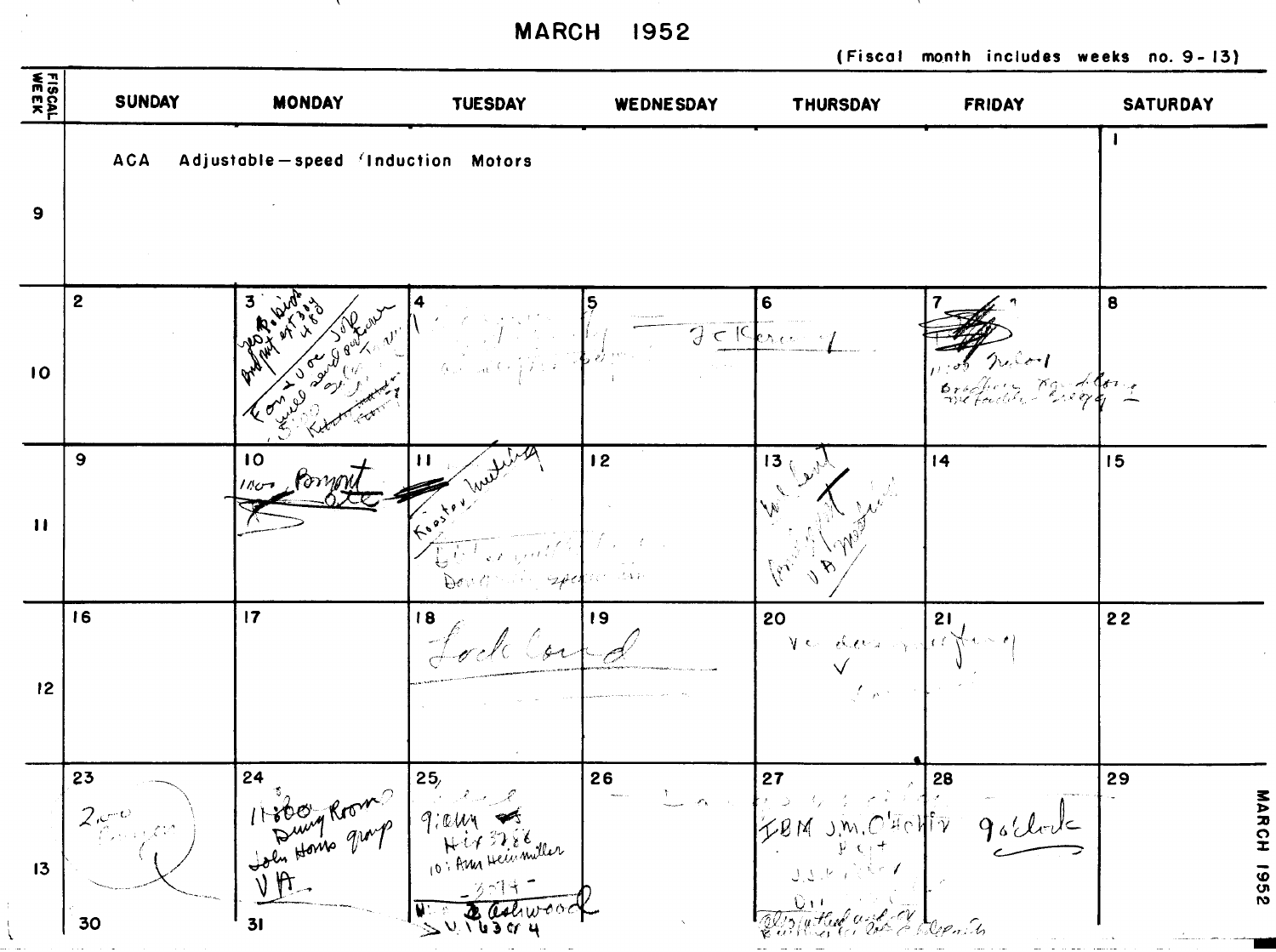**APRIL 1952** 

(Fiscal month includes weeks no. 14-17)



 $\mathbf{k}$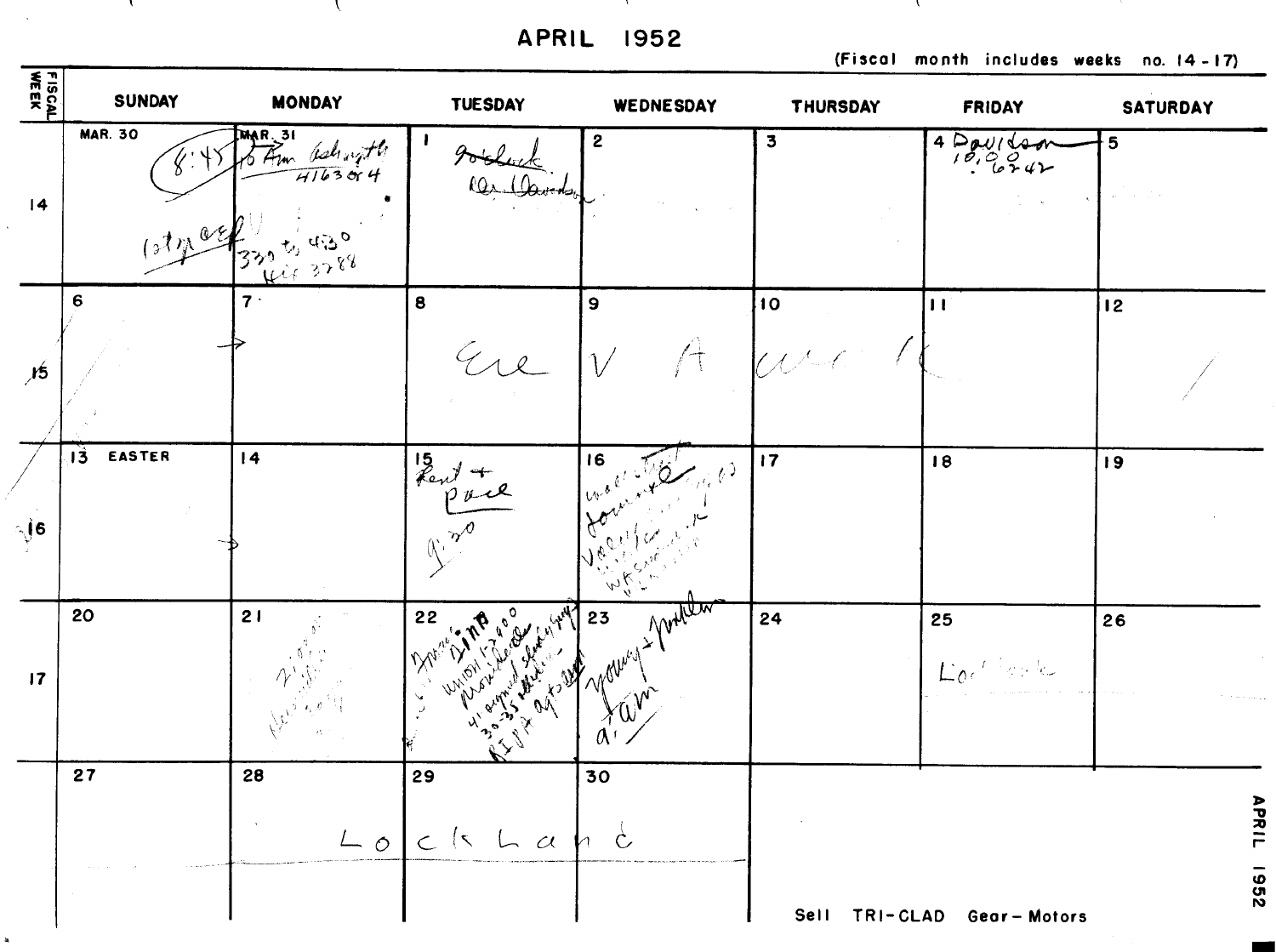the contract of the Contract of the **MAY 1952** 

 $\mathcal{L}$ 

(Fiscal month includes weeks no. 18-21)

and Albert

| FISCAL<br>WEEK | <b>SUNDAY</b>    | <b>MONDAY</b>                          | <b>TUESDAY</b>                                                                                                                                  | WEDNESDAY | THURSDAY                                                                                                                                                                                                                                                                                                                                                                                                                                                                   | <b>FRIDAY</b><br>$\sim 0.01$ | <b>SATURDAY</b>               |
|----------------|------------------|----------------------------------------|-------------------------------------------------------------------------------------------------------------------------------------------------|-----------|----------------------------------------------------------------------------------------------------------------------------------------------------------------------------------------------------------------------------------------------------------------------------------------------------------------------------------------------------------------------------------------------------------------------------------------------------------------------------|------------------------------|-------------------------------|
| 18             | $TRI - GLAD$     | Relubrication is "Grease gun easy"     |                                                                                                                                                 |           | $\overrightarrow{\mathbf{v}}^{1}$<br>$16x^2$<br>$\frac{1}{2}\int_{0}^{\frac{1}{2}}\int_{0}^{\frac{1}{2}}\int_{0}^{\frac{1}{2}}\left( \int_{0}^{\frac{1}{2}}\left( \int_{0}^{\frac{1}{2}}\left( \int_{0}^{\frac{1}{2}}\left( \int_{0}^{\frac{1}{2}}\left( \int_{0}^{\frac{1}{2}}\left( \int_{0}^{\frac{1}{2}}\left( \int_{0}^{\frac{1}{2}}\left( \int_{0}^{\frac{1}{2}}\left( \int_{0}^{\frac{1}{2}}\left( \int_{0}^{\frac{1}{2}}\left( \int_{0}^{\frac{1}{2$<br>$\sqrt{2}$ | $\mathbf{2}$                 | 3 <sup>1</sup>                |
| 19             | $\ddot{\bullet}$ | 5 <sup>o</sup>                         | $\bf 6$<br>$\overline{\mathcal{D}}$ , $\overline{\mathcal{D}}$ , $\overline{\mathcal{N}}$ , $\overline{\mathcal{D}}$ , $\overline{\mathcal{D}}$ | 7         | 8                                                                                                                                                                                                                                                                                                                                                                                                                                                                          | $\mathbf{9}$                 | $\overline{\phantom{a}}$      |
| 20             | $\mathbf{H}$     | 12<br>$\sim$<br>$\mathscr{R}_{\alpha}$ | 13                                                                                                                                              | 14        | 15                                                                                                                                                                                                                                                                                                                                                                                                                                                                         | 16<br>Whow Capt<br>matin     | 17                            |
| 21             | 18               | 19                                     | 20                                                                                                                                              | 21        | 22                                                                                                                                                                                                                                                                                                                                                                                                                                                                         | Eslahon )                    | 24                            |
| 22             | 25               | 26                                     | 27                                                                                                                                              | 28        | 29                                                                                                                                                                                                                                                                                                                                                                                                                                                                         | 30 MEMORIAL DAY              | 31<br>Ŧ<br><b>AVI</b><br>1952 |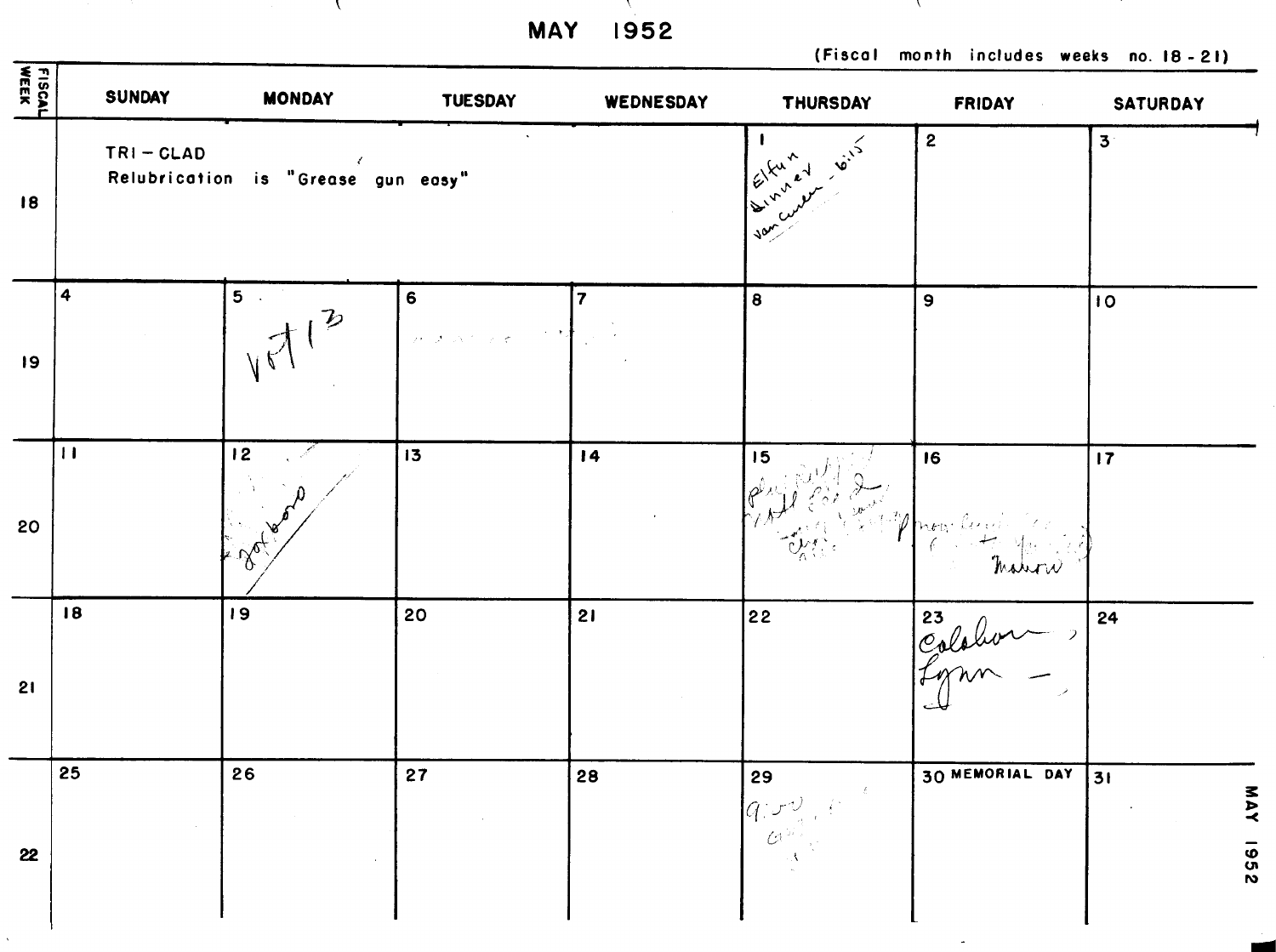**JUNE 1952** 

and the contract of the contract of the

an Alban

 $\sim$   $\sim$ 

 $\mathcal{L}$ 

**(Fiscal month includes weeks no. 22- 26)** 

 $\mathcal{L} = \mathcal{L}$ 

| <b>FISCAL</b><br>WEEK | <b>SUNDAY</b> | <b>MONDAY</b>                                                                                                                                                          | <b>TUESDAY</b>               | <b>WEDNESDAY</b>                                    | <b>THURSDAY</b>                      | <b>FRIDAY</b>      | <b>SATURDAY</b>     |
|-----------------------|---------------|------------------------------------------------------------------------------------------------------------------------------------------------------------------------|------------------------------|-----------------------------------------------------|--------------------------------------|--------------------|---------------------|
| 23                    |               | $\mathbf{2}$<br>$\sum_{\alpha\in\mathcal{C}}\alpha_{\alpha\beta}$ , where<br>$\epsilon$<br>$\sum_{\mathbf{k}}^{(\mathbf{r},\mathbf{r})} \hat{\mathbf{r}}_{\mathbf{k}}$ | $\overline{\mathbf{3}}$      | $\overline{\mathbf{4}}$                             | $5\phantom{.0}$<br>$\ell$ is pulse.  | 6                  | 7                   |
|                       |               |                                                                                                                                                                        |                              |                                                     |                                      | EP bande<br>6.30   |                     |
| 24                    | 8             | 9.1                                                                                                                                                                    | 10 <sub>o</sub><br>Comfort - | $\mathbf{H}$<br>$ Q_{\bm{d}} _{\infty} \neq \infty$ | 12                                   | 13 mi Duckens!     | 14                  |
|                       | 15            | $\sqrt{6}$                                                                                                                                                             | "clucif" watt                |                                                     | 9                                    | 20                 | 21                  |
| 25                    |               |                                                                                                                                                                        | LD ha VAter Car              |                                                     |                                      |                    |                     |
| 26                    | 22            | 23                                                                                                                                                                     | 24                           | 25                                                  | 26                                   | 26 and 27 for land | 28                  |
|                       |               |                                                                                                                                                                        |                              |                                                     |                                      |                    |                     |
|                       | 29            | 30<br>RAT KALTA                                                                                                                                                        |                              |                                                     |                                      |                    | $\leftarrow$<br>JNE |
|                       |               |                                                                                                                                                                        |                              | Pre-engineered<br>"packaged"<br>are                 | "Speed Variator" drives<br>equipment |                    | <b>7261</b>         |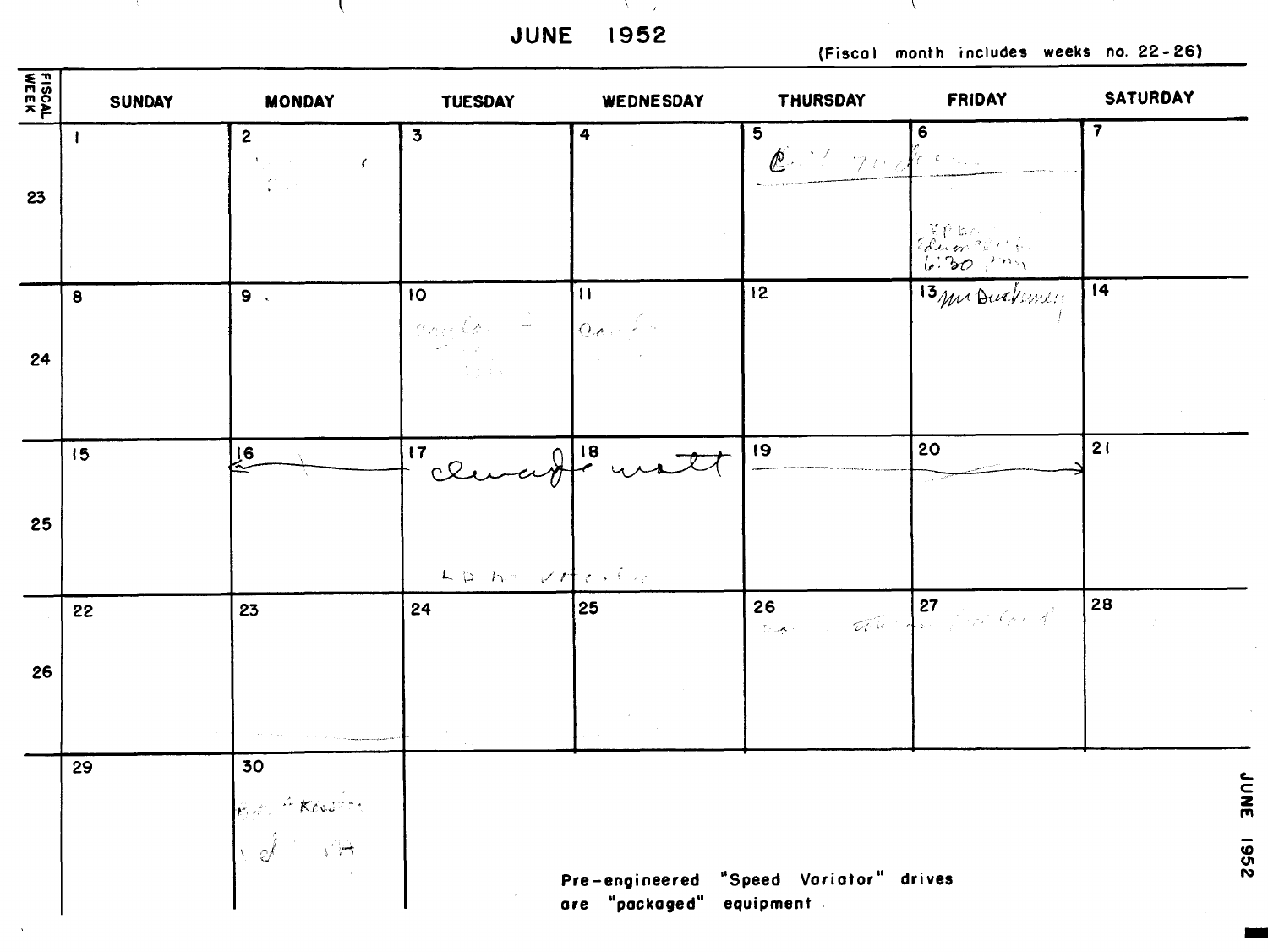**JULY** 1952

(Fiscal month includes weeks no. 27-30)

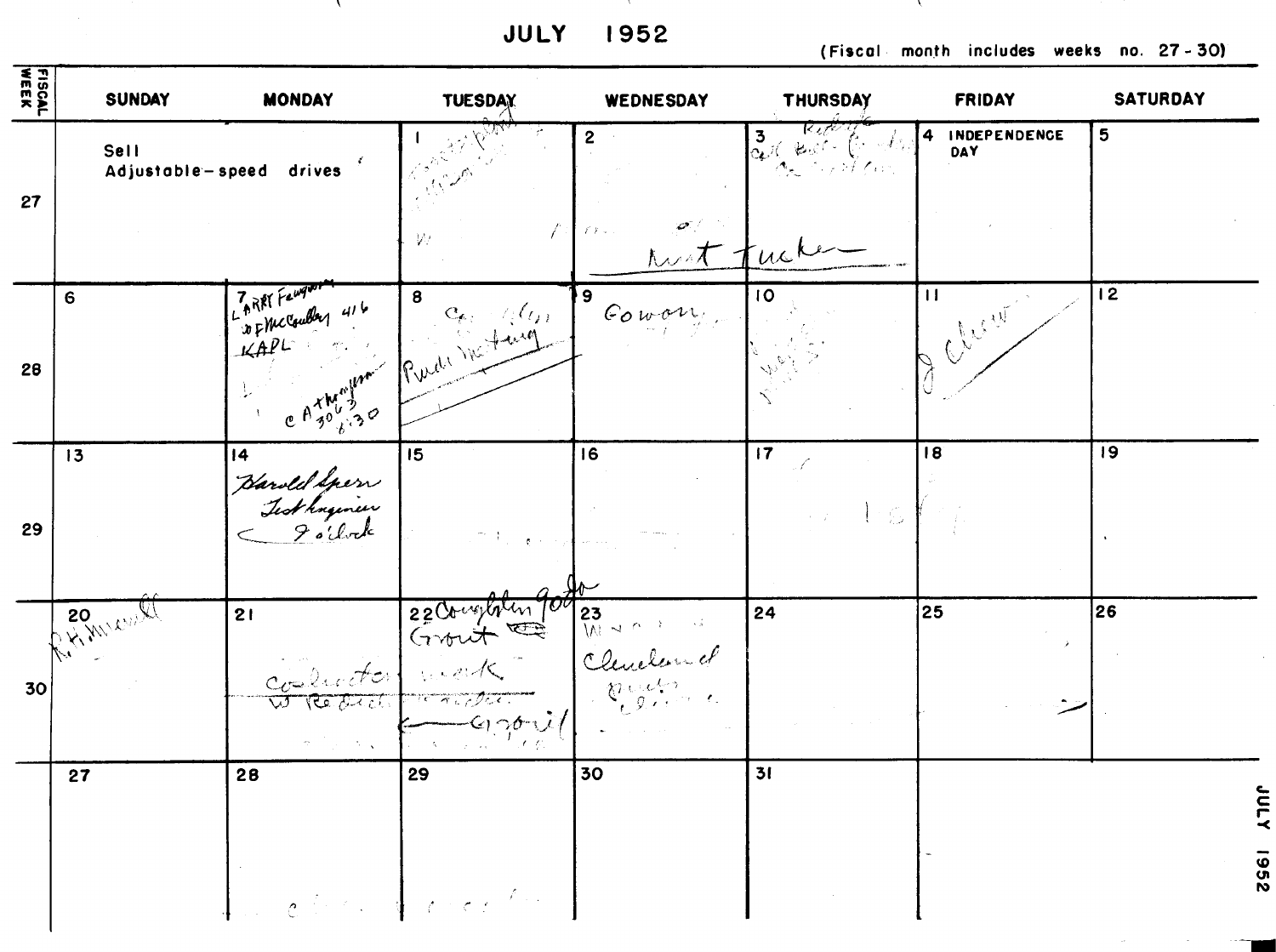**AUGUST 1952** 

**Contract Contract** 

**(Fiscal month includes weeks no.31-34)** 

the contract was a second contract of the contract of the contract of the contract of the

 $\sim 10^7$ 

 $\sim$ 

| FISCAL | <b>SUNDAY</b>          | <b>MONDAY</b>                                                    | <b>TUESDAY</b>                 | WEDNESDAY                                                                                                                                                            | THURSDAY                                  | <b>FRIDAY</b>   | <b>SATURDAY</b>                 |
|--------|------------------------|------------------------------------------------------------------|--------------------------------|----------------------------------------------------------------------------------------------------------------------------------------------------------------------|-------------------------------------------|-----------------|---------------------------------|
| 31     | Over<br>Prove TRI-CLAD | 1,700,000<br>motors<br>Motor Superiority                         | $\left(\frac{1}{2}\right)$     |                                                                                                                                                                      |                                           |                 | $\mathbf{2}$                    |
| 32     | $\mathbf{3}$           | i Juli Wam<br>of H moore<br>$[{\mathfrak{b}}]$ , and             | 5<br>philosophe                | 6<br>4 mars 1 17 11                                                                                                                                                  | $\overline{7}$<br>$\mu\in\mathbb{R}$ A    | Buyhat Henry    | $\boldsymbol{9}$                |
| 33     | 10                     | $\mathbf{H}$                                                     | 12                             | 13<br>Boxer-                                                                                                                                                         | 4<br>neuralcety                           | 15 <sub>1</sub> | 16 <sub>1</sub>                 |
| 34     | 17                     | 18<br>$\mathbb{N}$                                               | 19<br>$B^{\circ}$              | 20<br>$\int_{\mathbb{R}^3} \iint_{\mathbb{R}^3} \left  \int_{\mathbb{R}^3} \mathcal{A} \right ^2 \, d\mathcal{A}$<br>$\mathcal{N}^{\mathbb{C}}$ y .<br>Dongs Dington | $h^{\text{L}_\text{U} \bar{\ell}}$<br> 21 | 22500           | 23                              |
| 35     | 24<br>31               | 25<br>$\int\limits_{\alpha}^{0}\frac{\sqrt{t}\lambda}{\sqrt{t}}$ | 26<br>$\mathbb{Z}[\mathbb{R}]$ | 27                                                                                                                                                                   | 28<br>R S                                 | 39.0            | 30<br>D<br><b>UGUST</b><br>7961 |

the control of the control of the control of the control of the control of the control of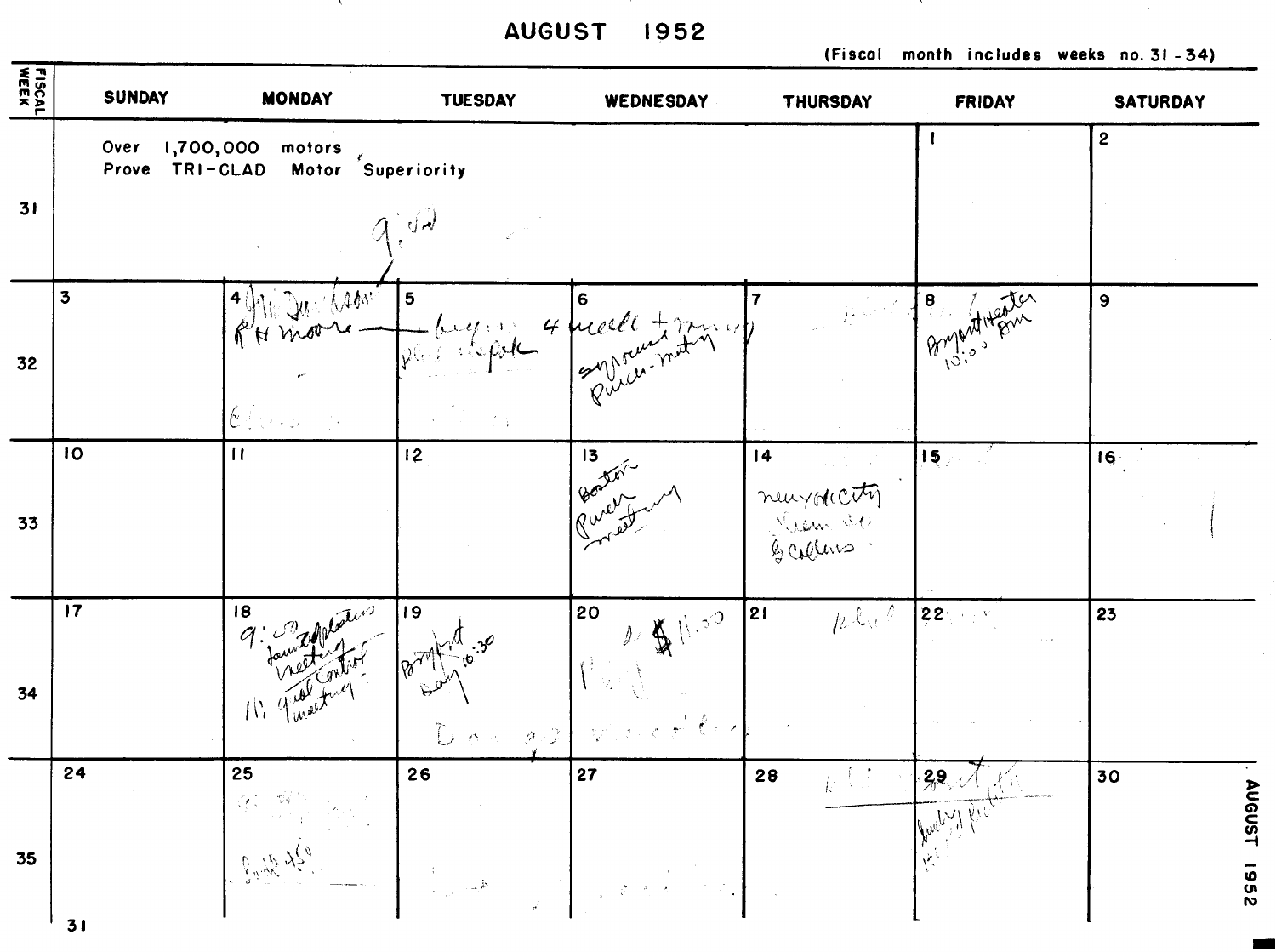SEPTEMBER 1952

the contract of the contract of

and the con-

 $\mathcal{N}$ 

(Fiscal month includes weeks no. 35-39)

and the state

and the con-

 $\sim 10^{-1}$ 

| FISCAL<br>WEEK             | <b>SUNDAY</b>  | <b>MONDAY</b>                                                                                                                                                                                                                                                                                                                                                                                                            | <b>TUESDAY</b>                    | WEDNESDAY               | <b>THURSDAY</b>                  | FRIDAY                                              | <b>SATURDAY</b>                    |
|----------------------------|----------------|--------------------------------------------------------------------------------------------------------------------------------------------------------------------------------------------------------------------------------------------------------------------------------------------------------------------------------------------------------------------------------------------------------------------------|-----------------------------------|-------------------------|----------------------------------|-----------------------------------------------------|------------------------------------|
| 36                         | <b>AUG. 31</b> | I LABOR DAY                                                                                                                                                                                                                                                                                                                                                                                                              | $\boldsymbol{2}$                  | $\overline{\mathbf{3}}$ |                                  | 5<br>$\mathbf{w}^{\text{th}}$                       | 6                                  |
| 37                         | $\overline{7}$ | 8.<br>And wagne up wate                                                                                                                                                                                                                                                                                                                                                                                                  |                                   | 10 meyell day           | $\mathbf{m}$<br>41950            | 12<br>$\mathcal{S}^{\mathcal{S}}$<br>Productions of | 13                                 |
| 38                         | 4              | 15 Am                                                                                                                                                                                                                                                                                                                                                                                                                    | 16                                | $\overline{17}$         | BC hutug                         |                                                     | 20                                 |
| $\ddot{\phantom{a}}$<br>39 | 21             | 22                                                                                                                                                                                                                                                                                                                                                                                                                       | 23<br>$10 \frac{m}{m}$<br>$N^{0}$ | 24                      | 25                               | 26                                                  | 27                                 |
|                            | 28             | 29<br>$152\frac{1}{2}\frac{1}{2}\frac{1}{2}\frac{1}{2}\frac{1}{2}\frac{1}{2}\frac{1}{2}\frac{1}{2}\frac{1}{2}\frac{1}{2}\frac{1}{2}\frac{1}{2}\frac{1}{2}\frac{1}{2}\frac{1}{2}\frac{1}{2}\frac{1}{2}\frac{1}{2}\frac{1}{2}\frac{1}{2}\frac{1}{2}\frac{1}{2}\frac{1}{2}\frac{1}{2}\frac{1}{2}\frac{1}{2}\frac{1}{2}\frac{1}{2}\frac{1}{2}\frac{1}{2}\frac{1}{2}\frac{1}{2}\frac{1}{2}\frac{1}{2}\frac{1}{2}\frac{1}{2}\$ | 30<br>Wenter<br>Marchies          | TRI-CLAD                | Motors provide triple protection |                                                     | <b>SEP</b><br>EMBER<br><b>2261</b> |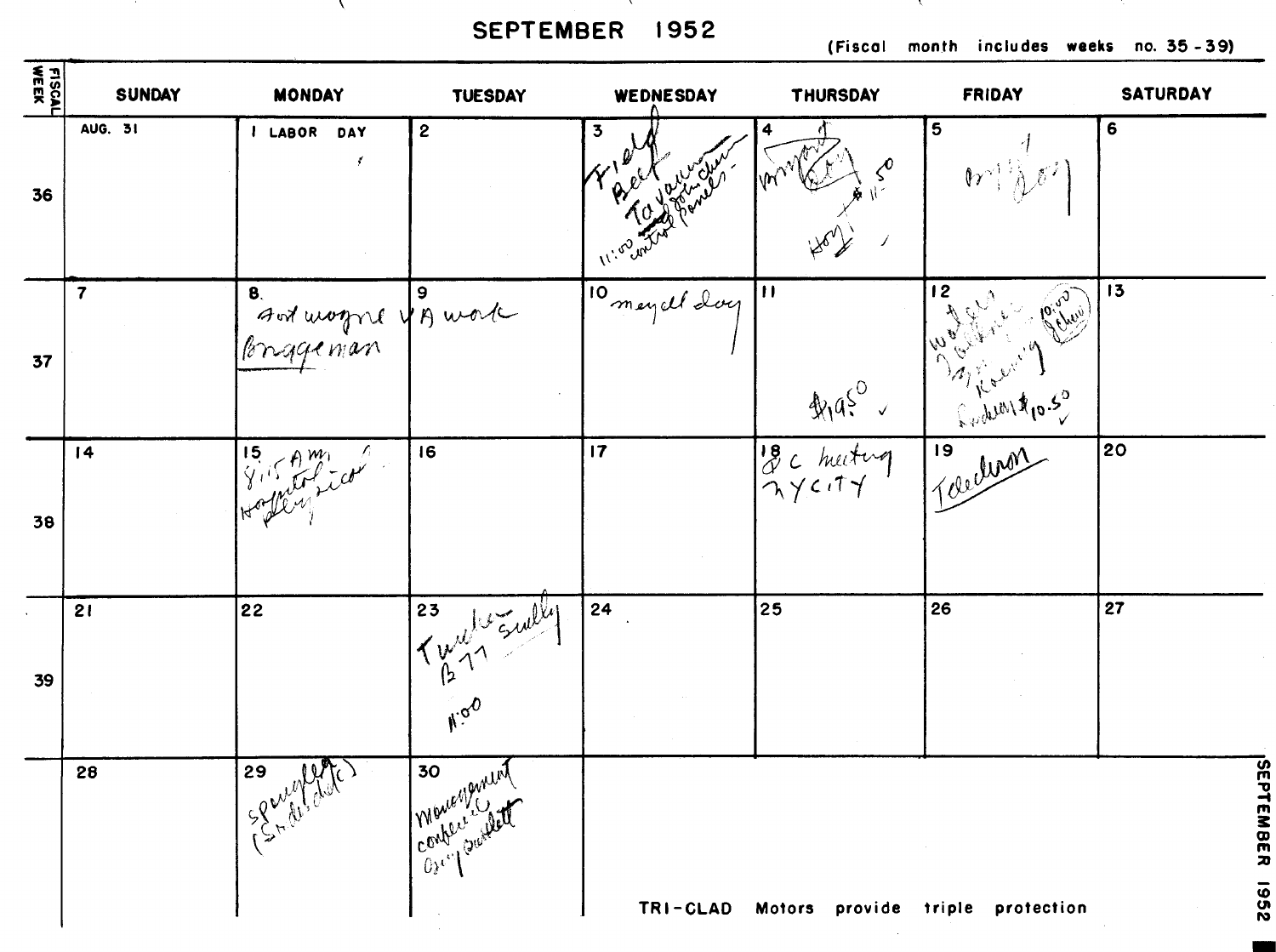OCTOBER 1952

 $\sim$ 

 $\mathcal{N}$ 

(Fiscal month includes weeks no. 40-43)

and Mar

| FISCAL<br>WEEK | <b>SUNDAY</b>      | <b>MONDAY</b>                            | <b>TUESDAY</b>          | WEDNESDAY | THURSDAY       | <b>FRIDAY</b>           | SATURDAY                              |
|----------------|--------------------|------------------------------------------|-------------------------|-----------|----------------|-------------------------|---------------------------------------|
| 40             | TRI-CLAD Motors    | $\mathcal{L}$<br>are Industry's Best Buy |                         | o         | $\overline{2}$ | $\overline{\mathbf{3}}$ | $\ddot{\mathbf{z}}$                   |
| 41             | 5 <sub>1</sub>     | $6 -$                                    | $\overline{\mathbf{7}}$ | $\bf{8}$  | $\mathbf{9}$   | 10                      | $\begin{array}{c} \hline \end{array}$ |
| 42             | 12 COLUMBUS<br>DAY | 13                                       | 14                      | 15        | 16             | 17                      | 18                                    |
| 43             | 19                 | 20<br>$C \mid e \mid e \mid a \mid$      | 21<br>$\alpha$          | 22        | 23             | 24                      | 25                                    |
|                | 26                 | 27                                       | 28                      | 29        | 30             | 31                      | $\delta$<br><b>TOBER</b>              |
|                |                    |                                          |                         |           |                |                         | 7961                                  |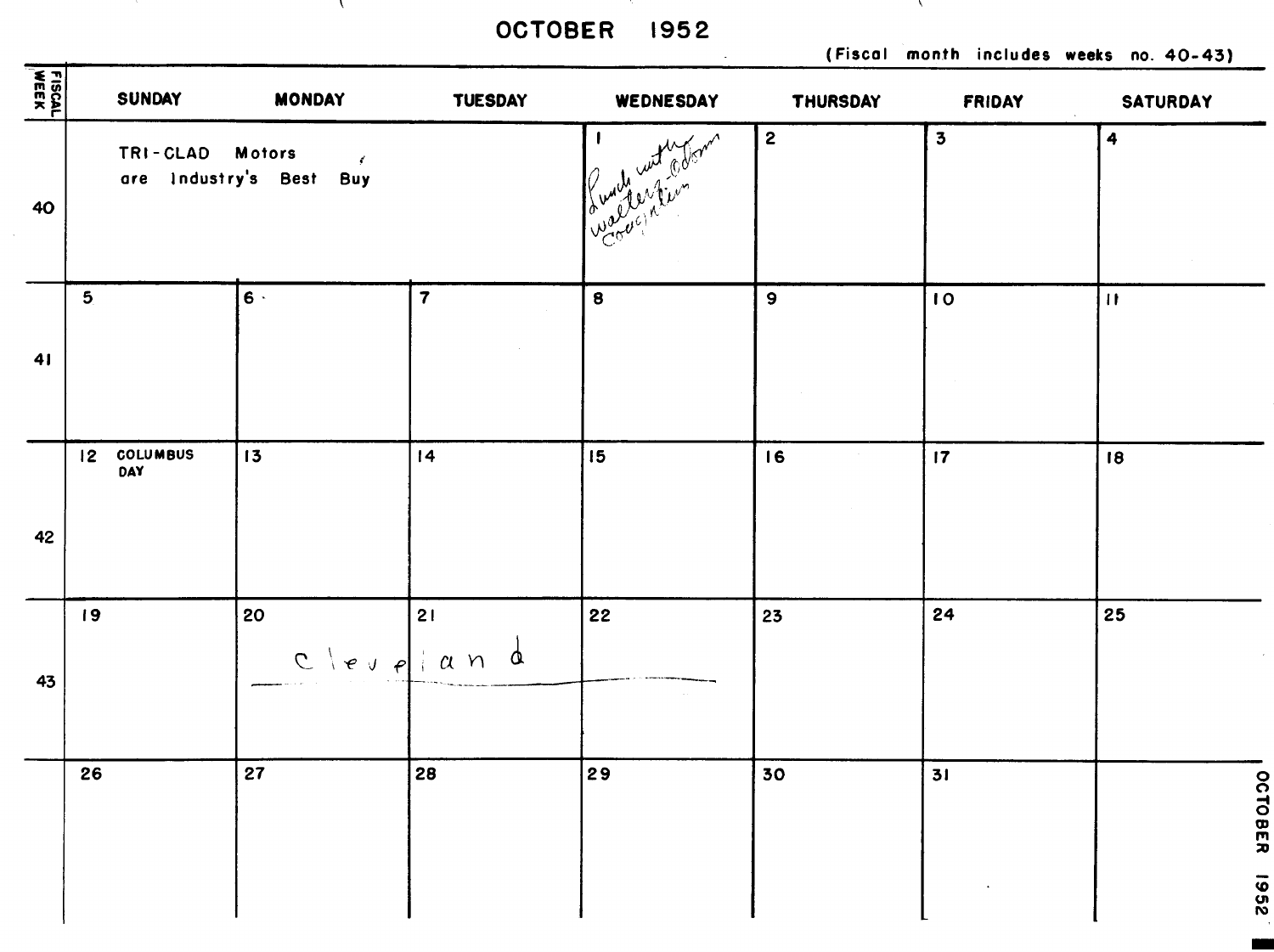NOVEMBER 1952

and the state of the state

in b

 $\mathcal{L} = \mathcal{L} \cup \mathcal{L}$ 

 $\omega$ 

(Fiscal month includes weeks no. 44-47)

 $\sim$  0.00  $\sim$ 

| <b>FISCAL</b> | <b>SUNDAY</b>    | <b>MONDAY</b> | <b>TUESDAY</b>                | WEDNESDAY                                         | <b>THURSDAY</b>        | FRIDAY                  | <b>SATURDAY</b> |
|---------------|------------------|---------------|-------------------------------|---------------------------------------------------|------------------------|-------------------------|-----------------|
|               | <b>Sell</b>      | TRI-CLAD      | TOTALLY - ENCLOSED            | Fan-cooled Motors                                 |                        |                         | $\mathbf{r}$    |
| 44            |                  |               |                               |                                                   |                        |                         |                 |
|               | $\boldsymbol{2}$ | 3.            |                               |                                                   | 6                      | $\overline{\mathbf{7}}$ | 8               |
| 45            |                  |               | Atter Bolor (necleie)         |                                                   |                        |                         |                 |
|               | 9                | 10            | $\mathbf{H}$                  | 12                                                | 13                     | 4                       | 15              |
| 46            |                  |               | $w_1$<br>$\overline{D}$       | $V$ , decased the                                 |                        |                         |                 |
|               | Ì6               | 17            | 8                             | 19                                                | 20                     | 21                      | 22              |
| 47            |                  | $\hat{D}$     | Vrcd<br>$k\not\in \mathbb{N}$ | $S^{\prime}\times OY^{\prime}$                    |                        |                         |                 |
|               | 23               | 24            | 25<br>سلمبين                  | 26<br>$\mathcal{R}_{\mathcal{O}_X \mathcal{M}}$ . | 27 THANKSGIVING<br>DAY | 28                      | 29              |
| 48            |                  |               |                               |                                                   |                        |                         |                 |
|               | 30               |               |                               |                                                   |                        |                         |                 |